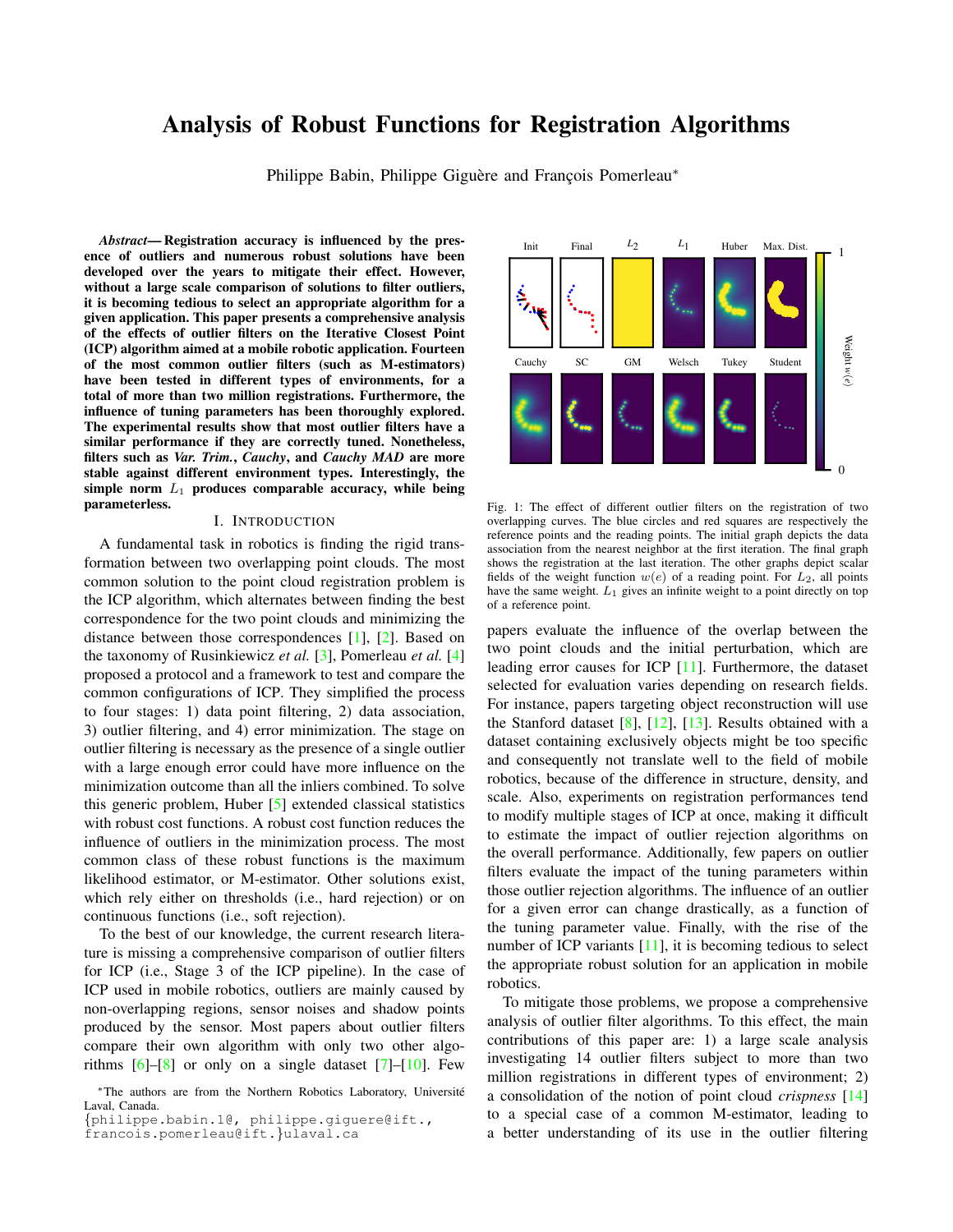stage; 3) a support to better replication of our results with the open-source implementations of tested outlier filters in libpointmatcher<sup>1</sup>.

# **II. RELATED WORKS**

Prior to the existence of ICP, a seminal work on Mestimators was conducted by Welsch [15], where he surveyed eight functions now known as the classic M-estimators. In the context of camera-based localization, MacTavish et al.  $[16]$  made a thorough effort by comparing seven robust cost functions, but their conclusions do not translate directly to point cloud registrations. For ICP, Pomerleau et al. [11] proposed an in-depth review of the literature explaining how outlier filters must be configured depending on the robotic application at hand. Unfortunately, their investigation is limited to listing current solutions, without comparison. These surveys guided us in the selection of our list of solutions analyzed in this paper.

When it comes to comparing outlier filters, the most common baseline is vanilla ICP (i.e., labeled  $L_2$  hereafter), which does not have any outlier filter and directly minimizes a least-squared function.

In terms of hard rejections, Phillips et al. [12] compared a solution using an adaptive trimmed solution against a manually adjusted trimmed threshold  $[3]$  and  $L_2$ . However, they limited their analysis to a pair of point clouds with overlap larger than 75% and using simulated outliers. Another adaptive threshold solution, this time related to simulated annealing algorithms [9], was compared to five types of hard rejection algorithms. Unfortunately, they used a limited 2D dataset relying on ten pairs of scans with similar overlap. As for soft rejections, Bergström et al.  $[17]$  compared the effect of three M-estimators on ICP and proposed an algorithm to auto-tune them, but they only provided results based on simulated data of simple geometric shapes. Agamennoni et al.  $[18]$  proposed a soft rejection function based on the Student's T-distribution for registration between a sparse and a dense point cloud. But, they compare their algorithm to another complete ICP solution, where multiple stages changed. Bouaziz et al. [13] introduced a soft rejection function based on  $L_p$  norms, however, they did not provide qualitative evaluation and their solution does not use a standard leastsquared minimizer. Closer to the topic of our analysis, Bosse et al. [10] compared five M-estimators and another robust function against  $L_2$ , for a variety of minimization problems, one of which was ICP. However, the ICP analysis was limited to examples relying on a single 2D pair of point clouds. In our analysis, a common 3D benchmark is used for all solutions allowing a fair comparison of robust cost functions.

When an outlier filter relies on fixed parameters, it is important to know their effects on registration performance. Segal et al. [19] removed matching points with residual errors higher than a given value (i.e., named max. distance hereafter) and evaluated the influence of this parameter on ICP. They concluded that the value used for this parameter is a trade-off between accuracy and robustness. Bosse et al. [20]

compared the same outlier filter against one of the classic M-estimator *Cauchy* in an 2D outdoor environment. They concluded that *max. distance* is less robust to the parameter value than *Cauchy*, but it provided better accuracy when correctly tuned.

For the most part, a robust cost function relies on fix parameters, configured by trial and error. To sidestep this issue, some outlier filters are designed so as to be autotunable. For instance, Haralick et al.  $[21]$  and Bergström *et al.* [17] have both proposed an algorithm to auto-scale M-estimators. However, Bergström et al. [17] requires two additional hyper-parameters to tune the auto-scaler: one representing the sensor's standard deviation and the other specifying the decreasing rate to reach the standard deviation. In the case of outlier filters based on a threshold following a given quantile of the residual error, Chetverikov et al.  $\lceil 22 \rceil$  proposed an estimator to tune the overlap parameter, which uses an iterative minimizer. Unfortunately, having an iterative minimizer inside ICP's iterative loop becomes computationally intensive  $[23]$ , thus most of the implementation resorts to manually fixing the quartile. Phillips et al.  $\lceil 12 \rceil$  improved on  $\lceil 22 \rceil$  by minimizing the Fractional Root Mean Squared Distance (FRMSD) to tune the parameter representing the overlap ratio. It removes the need for an inner loop to estimate the parameter, thus speeding up the execution by a factor of at least five. But, this algorithm performance also depends on a hyper-parameter that needs to be tuned  $[23]$ . In this paper, we also explore the influence of tuning parameters, testing even the stability of hyperparameters, and provide a methodology to tune them.

#### **III. THEORY**

The ICP algorithm aims at estimating a rigid transformation  $T$  that best aligns a *reference* point cloud  $Q$  with a *reading* point cloud  $P$ , given a prior transformation  $T$ . The outlier filtering stage of ICP has strong ties to error minimization. The former reduces the influence of wrongful data association, while the latter finds a solution that respects the constraints of the previous stage. In the context of ICP, these two stages can be summarized as estimating the rigid transformation  $T$  by minimizing

$$
\hat{T} = \arg\min_{\boldsymbol{T}} \sum_{i=1} \sum_{j=1} \rho\Big(e(\boldsymbol{T}, \boldsymbol{p_i}, \boldsymbol{q_j})\Big), \tag{1}
$$

where  $\rho(\cdot)$  is the cost function. The error function  $e(\cdot)$  is the scaled distance between matched points, defined as

$$
e(\boldsymbol{T}, \boldsymbol{p_i}, \boldsymbol{q_j}) = \frac{\|\boldsymbol{T}\boldsymbol{p_i} - \boldsymbol{q_j}\|}{s},
$$
 (2)

where  $p_i \in \mathcal{P}$  and  $q_j \in \mathcal{Q}$ . This is equivalent to a simplified version of the Mahalanobis distance, where the scale  $s$  is uniform on all dimensions. For the original version of ICP, s is set to one. The double summation of Equation 3 is expensive to compute and is typically approximated using a subset of pairs, using nearest neighbor points of each  $p_i$ . To simplify the notation, we will use  $e_m(\cdot)$  for each error to be minimized, with  $m$  being the index of this subset. Since  $\rho(\cdot)$  is non-convex, the minimization must be solved iteratively, in a manner similar to the Iteratively Reweighted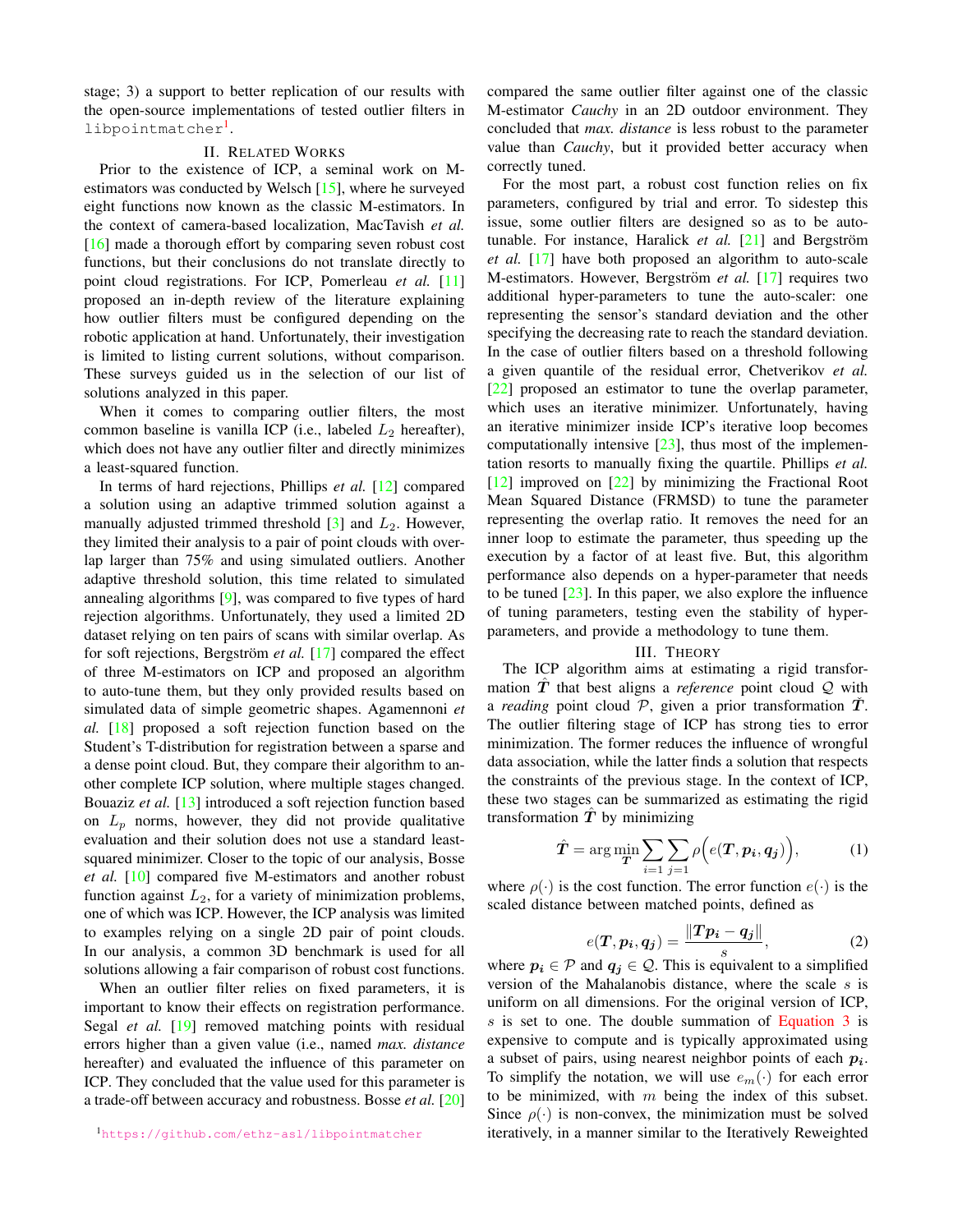Least-Squares (IRLS) [17] by decomposing  $\rho(\cdot)$  as a weight  $w$  and a squared error term, such that

$$
\hat{T} \approx \arg\min_{\mathbf{T}} \sum_{m=1} w(e_m(\check{\mathbf{T}})) e_m(\mathbf{T})^2.
$$
 (3)

At each iteration, the prior transformation  $T$  is assigned to the last estimated transformation until convergence. Figure 1 shows a toy example of registration. The subsequent scalar fields show the impact of different weight functions  $w(\cdot)$  in the neighborhood of  $Q$ . A notable example is  $L_2$ , where the lack of weights is equivalent to using a constant weight for all pairs. Beyond  $L_2$ , outlier filtering is all about the choice of this weight function  $w(\cdot)$  and its configuration. Table I shows a list of outlier functions used in this paper, with a dedicated column highlighting their implementation of  $w(\cdot)$ .

TABLE I: Descriptive table of robust cost functions used in this analysis expressed with respect to their tuning parameter  $k$  and the scaled error  $e$ .

|           | Functions Conditions                                                                                                           | Cost $\rho(e)$                                                                                                                                                      | Weight $w(e)$                                    | М |
|-----------|--------------------------------------------------------------------------------------------------------------------------------|---------------------------------------------------------------------------------------------------------------------------------------------------------------------|--------------------------------------------------|---|
| $L_2$     |                                                                                                                                | $\frac{e^2}{2}$                                                                                                                                                     | 1                                                |   |
| $L_1$     |                                                                                                                                | e                                                                                                                                                                   | $\frac{1}{ e }$                                  | Х |
| Huber     |                                                                                                                                | $\begin{array}{ll}  e  \leq k & \left\{ \begin{array}{l} \frac{e^2}{2} \\ k( e -k/2) \end{array} \right. \\ \frac{k^2}{2} \log(1+(e/k)^2) \end{array} \label{eq:4}$ | $\frac{k}{\left e\right }$                       |   |
| Cauchy    |                                                                                                                                |                                                                                                                                                                     | $\frac{1}{1 + (e/k)^2}$                          |   |
| <b>GM</b> |                                                                                                                                | $\frac{e^2/2}{k+e^2}$                                                                                                                                               | $\frac{k^2}{(k+e^2)^2}$                          |   |
| SC        |                                                                                                                                | $\begin{cases} e^2 \leq k & \left( \frac{e^2}{2} \right) \\ \text{ otherwise } & \left( \frac{2ke^2}{k+e^2} - k/2 \right) \end{cases}$                              | $\begin{cases}\frac{4k^2}{(k+e^2)^2}\end{cases}$ |   |
| Welsch    |                                                                                                                                | $\frac{k^2}{2}(1-\exp(-(\frac{e}{k})^2))\ \exp(-(e/k)^2)$                                                                                                           |                                                  |   |
| Tukey     |                                                                                                                                | $ e  \le k$<br>otherwise $\begin{cases} \frac{k^2(1-(1-(\frac{e}{k})^2)^3)}{2} \\ \frac{k^2}{2} \end{cases}$                                                        | $\begin{cases} (1-(e/k)^2)^2 \\ 0 \end{cases}$   |   |
| Student   |                                                                                                                                |                                                                                                                                                                     | $\frac{(k+3)(1+\frac{e^2}{k})}{k+e^2}$           | X |
|           | Max. Dist. $\begin{cases}  e  \leq k \\ \text{otherwise} \end{cases} \begin{cases} \frac{e^2}{2} \\ \frac{k^2}{2} \end{cases}$ |                                                                                                                                                                     | $\overline{0}$                                   |   |
| Trimmed   | $\begin{cases} e \leq P_f \\ \text{otherwise} \end{cases}$                                                                     |                                                                                                                                                                     | T<br>$\Omega$                                    | х |

Legend:  $M = Is$  the function a M-Estimator? A. Hard rejection

Outlier filters categorized as hard rejection define the result of  $w(\cdot)$  to be binary (i.e., either zero or one). The two most commons solutions are Max. distance and Trimmed. The solution *Max. distance* rejects any match with a distance larger than a threshold. Trimmed only keeps the error below the  $f<sup>th</sup>$  percentile  $P_f$  of the matches, where f is the overlap ratio parameter. This makes the registration accuracy directly related to how close this parameter  $f$  is to the actual overlap between reference and reading. In that sense, if  $f$ deviates from the true overlap, the accuracy will degrade. In applications where the overlap is unknown or changes often, selecting a fix overlap ratio  $f$  becomes challenging. A variant of trimmed, Var. Trimmed  $[12]$ , calculates the FRMSD for all possible overlap ratios, and selects the ratio with the minimum FRMSD value as  $f$ . The *Median filter* is also used, but is a special case of *Trimmed*, where  $f = 50\%$ .

#### **B.** Soft Rejection and M-estimators

Outlier filters using soft rejection output a weight where  $w(\cdot) \in \mathbb{R}^+$ . The most common soft rejection algorithms are M-estimators. To be an M-estimator, a cost function  $\rho(\cdot)$ must fulfill three conditions, which are to be 1) symmetric, 2) non-negative, and 3) monotonically-increasing  $[21]$ . Those conditions do not limit M-estimators to robust cost functions as, for example,  $L_2$  satisfies all of them. Moreover, cost functions associated with M-estimators are analyzed using their influence function  $\psi(\cdot)$  and weight function  $w(\cdot)$ , such that

$$
\psi(e) = \frac{\partial \rho(e)}{\partial e}
$$
 and  $w(e) = \frac{\psi(e)}{e}$ .

The influence function  $\psi(\cdot)$  is used to evaluate whether an M-estimator is robust or not. If  $\psi(\cdot)$  is non-monotonic (i.e., redescending) and is null for an error that tends to infinity, the M-estimator is considered robust. As for the weight function  $w(\cdot)$ , it is given for convenience since it is the only part required to implement an M-estimator for an IRLS solution, as in Equation 3. In the soft rejection algorithms considered in this paper (shown in Table I), two are not M-estimators:  $L_1$  has a singularity for an error that is equal to zero, and *Student* has an undefined  $\rho(\cdot)$ .

It is worth noting that some soft rejection functions are related. For instance, *Huber* uses a parameter  $k$  to combine  $L_1$  and  $L_2$ , in order to avoid the singularity at  $e = 0$ of  $L_1$ . Also, Switchable-Constraint (labeled SC hereafter), typically used in pose graph Simultaneous Localization and Mapping (SLAM), was expressed as a combination of  $L_2$  and Geman-McClure (labeled GM hereafter) using a parameter  $k$ . It shares the same cost function as Dynamic Covariance Scaling  $[16]$ . *SC* is expected to have similar results to *GM* for extreme values of  $k$ .

## C. Estimating the scale

As expressed in Equation 2, we used a scaled error in our ICP implementation. Contrary to the filter parameter  $k$ , which should be globally constant, the scale  $s$  is related to the point clouds and can be either fixed or estimated at every iteration. The scale s relates to the uncertainty for which paired points with a certain error should be considered as outliers. There are multiple estimators for the scale, two of the most interesting are: 1) Haralick *et al.*  $[21]$  used the Median of Absolute Deviation (MAD) as a scale estimator and calculated it at each iteration; 2) Bergström et al.  $[17]$ starts with  $s = 1.9 \cdot \text{median}(e)$  and then gradually decrease s at each iteration, to asymptotically reach a standard deviation  $\sigma_{*}$ . The parameter  $\xi$  controls the convergence rate.

### D. Relating crispness to the M-estimator Welsch

The notion of *crispness* as a measure of how well two point clouds are aligned was introduced by Sheehan et al.  $[24]$  in the context of sensor calibration. It originates from the use of a Gaussian kernel in a measurement of Rényi Quadratic Entropy (RQE) for a kernel correlation approach to registration  $[25]$ . RQE has the following cost function:

$$
\rho_{\rm rqe}(e_*) = \exp\left(-\frac{e_*^2}{4\sigma^2}\right),\tag{4}
$$

where  $e_*$  is the unscaled error and  $\sigma$  is a tuning parameter. RQE has been described as an M-estimator by  $[25]$ , however, it has not been related to an existing M-estimator. This cost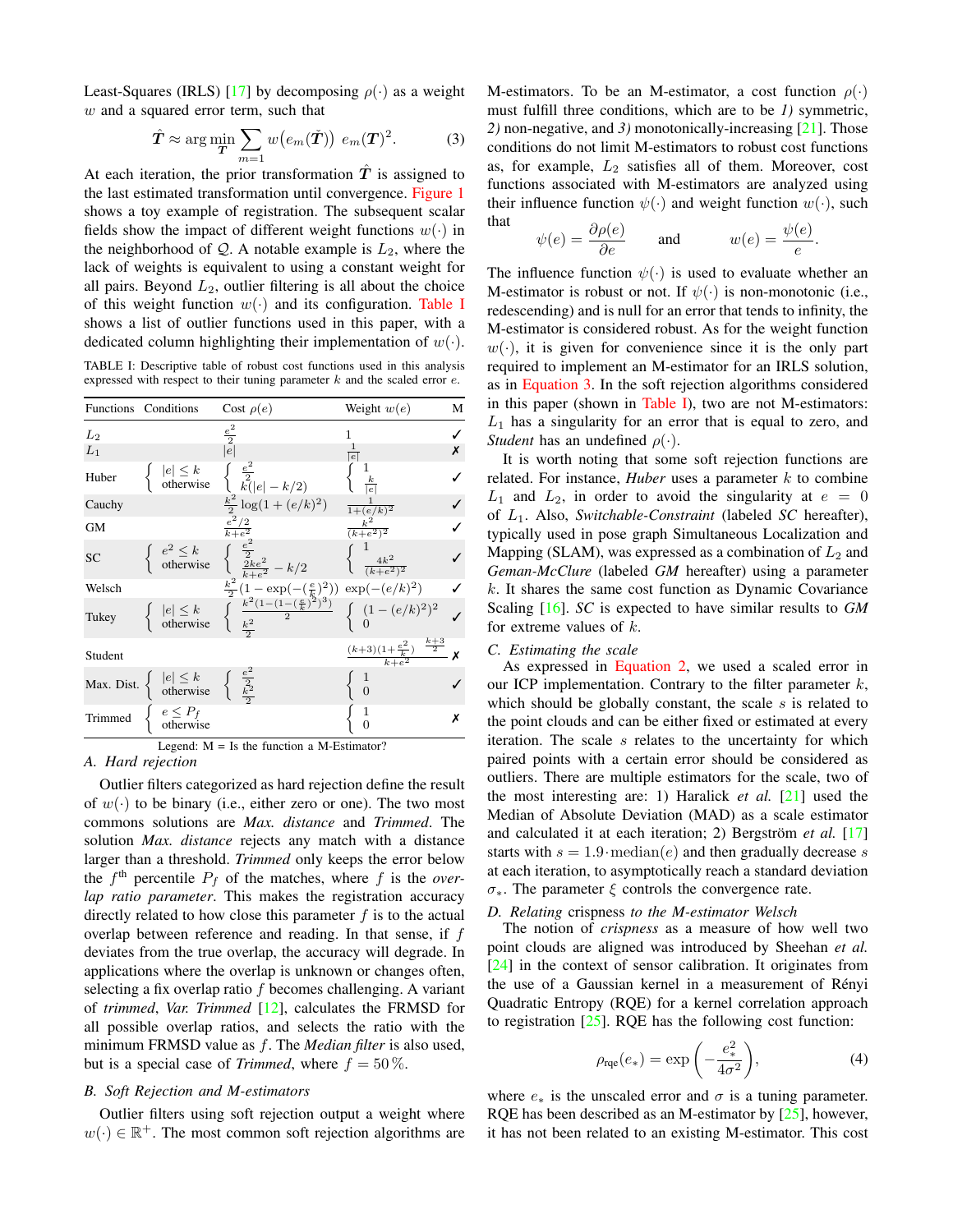function is a special case of Welsch with  $k = 2$  and  $s = \sigma$ . This means that minimizing for RQE is the same thing as using a Welsch M-estimator with this configuration. Thus, this configuration is expected to have good accuracy.

#### **IV. EXPERIMENTS**

Our study focuses on registration-based localization in the context of mobile robotics. Our analysis follows a similar methodology as in Pomerleau et al.  $[4]$ , with a strict focus on changing the outlier filtering stage of ICP. The other stages were kept the same. Table II describes the ICP pipeline used.

A number of key factors were selected to be tested jointly, in order to determine their influence. These factors were: 1) the outlier filter, selected based on their popularity and their interesting properties (total of  $12$ ); 2) the **configuration** parameter of the filters; 3) the environment type (indoor, outdoor, etc.); and 4) the **overlap** between the reference and reading scans. For each factor selection above, 128 registrations were computed with a random perturbation from the ground truth. How some of these factors were sampled during experiments is detailed below.

Configuration parameter sampling Filter parameter values were sampled in a way to ensure efficient exploration of their configuration space. For instance, the tuning parameters k of all M-estimators (i.e., Huber, Cauchy, SC, GM, Welsch and *Tukey*) and *Student* were sampled evenly on a log scale. Two sampling value regions were defined. The first region was  $Z_1 \in [1 \times 10^{-6}, 0.1]$  and the second one was  $Z_2 \in [0.1, 100]$ .  $Z_1$  explores the asymptotic behavior of the algorithm for near-zero  $k$  values, while  $Z_2$  is where the parameter with the best accuracy is located for most estimators. They are sampled 20 times for  $Z_1$  and 30 times for  $Z_2$ . For the error scale s for M-estimator (see Eq. 2), two auto-scalers (Berg. and MAD) and one fixed scale have been tested. All three permutations were tested on *Cauchy*, while all other M-estimators were tested only with MAD. In the case of the *Berg*. auto-scaler, we used a convergence rate of  $\xi = 0.85$ , as it was found to be the best one in our analysis. Its parameter  $\sigma_*$  was sampled in the same two zones as the M-estimator ( $Z_1$  and  $Z_2$ ). Cauchy Berg. used the tuning parameter  $k_{cauchy} = 4.304$ , and it was selected based on [17]. If the estimator used was MAD, then  $s = MAD(e)$ , otherwise  $s = 1$ . In the case of the *Trimmed* filter, its overlap parameter  $f$  has been sampled linearly 20 times in the range  $[1 \times 10^{-4}, 100]$ %. For the *Var. Trim.* filter, the minimum and maximum overlap parameters have been set to 40% and 100% respectively. Its  $\lambda$  parameters have been sampled linearly 20 times between 0.8 and 5. The filter Max. Dist. has been sampled 20 times linearly in the range  $[0.1, 2]$ . Finally, the parameter-less  $L_1$  and  $L_2$  filters were used as-is.

Environments Experiments were performed on the Chal*lenging Datasets* [26]. These provide a ground truth with mm-level of precision. Our analysis used 3 sets of point clouds from this dataset, one per type of environment: structured (Hauptgebäude), semi-structured (Gazebo Summer) and unstructured (Wood Summer). As each of them contains around 35 point clouds, it allows a fine control of the ratio of overlap between point clouds. For each set, 12 pairs of

TABLE II: Listing of the configuration of libpointmatcher used.

| Stage            | Configuration  | Description                    |
|------------------|----------------|--------------------------------|
| Data association | KDTree         | Three matches per point        |
| Data filtering   | SurfaceNormal  | Density with 20 neighbors      |
|                  | MaxDensity     | Limit density to 10k pts/ $m3$ |
|                  | RandomSampling | Keep 75% of points             |
| Error Min.       | PointToPlane   | Point-to-plane error           |
| Trans. Checking  | Differential   | Stop below 1 mm and 1 mrad     |
|                  | Counter        | Max. iteration count is 40     |

point clouds where selected, to uniformly sample the overlap between 40% and 100%.

Initial perturbation on  $T_0$  For fine registration, ICP requires a prior on the transformation between the *reading* and *reference* point clouds. The performance accuracy of ICP is directly impacted by the distance between the initial transformation  $T_0$  and the ground truth. For each of the previous factors, 128 initial transformations  $T_0$  were generated by adding a random perturbation sampled from a uniform distribution, and centered at the ground truth. To stress-test ICP, we chose a perturbation as challenging as the hard perturbation of  $[4]$ . The perturbation in translation was generated by sampling a point in a sphere with a 1 m radius, while the one in rotation was generated by first sampling from an uniform angle distribution between  $0$  and  $25 \deg$ and then applying it around a random 3D vector.

Our evaluation of accuracy used the transformation error  $\Delta$  defined as  $\Delta = T_{gt}^{-1}T_{final}$  where  $T_{gt}$  is the ground truth and  $T_{final}$  is the transformation at the last iteration.  $\Delta$  is further separated into two components, for easier interpretation:  $\Delta_R$  for the 3x3 rotation matrix and  $\Delta_T$  for the 3x1 translation vector. Finally, the translation error was evaluated with the euclidean distance of  $\Delta_T$ , and the rotation error metric is  $\theta = \arccos(\frac{trace(\Delta_R)-1}{2})$ .

#### V. Results

In the first set of tests (Section V-A), we performed over 2.3 million pairwise registrations to exhaustively evaluate the outlier filter solutions. These registrations were computed offline using Compute Canada's Supercomputers. In the second set of experiments (Section V-B), we collected data with a mobile robot on an indoor-outdoor trajectory. We then tested on this trajectory the two best performing filters (Section V-A) for a real-time mapping task (Figure 4).

# A. Pairwise Outlier Filter Tests

Pairwise registration results are broken down into three parts. We first discuss the performance (median error) of each filter as a function of its parameter, for all environments compounded (Figure 2). We then closely analyze the distribution of errors for the best parameter values found from this search, for the three environments (Figure 3). In the third part, we evaluate how robust the best parameters are to a change in the environment (Table III).

1) Parameter Search over all Environments Compounded: We computed the error metrics  $\|\Delta_T\|$  for all registrations, irrespective of the environment. Figure 2 shows the median translation error for M-estimators, as a function of the filter's tuning parameter value. We can see that all filters with parameters have a single global minimum, located in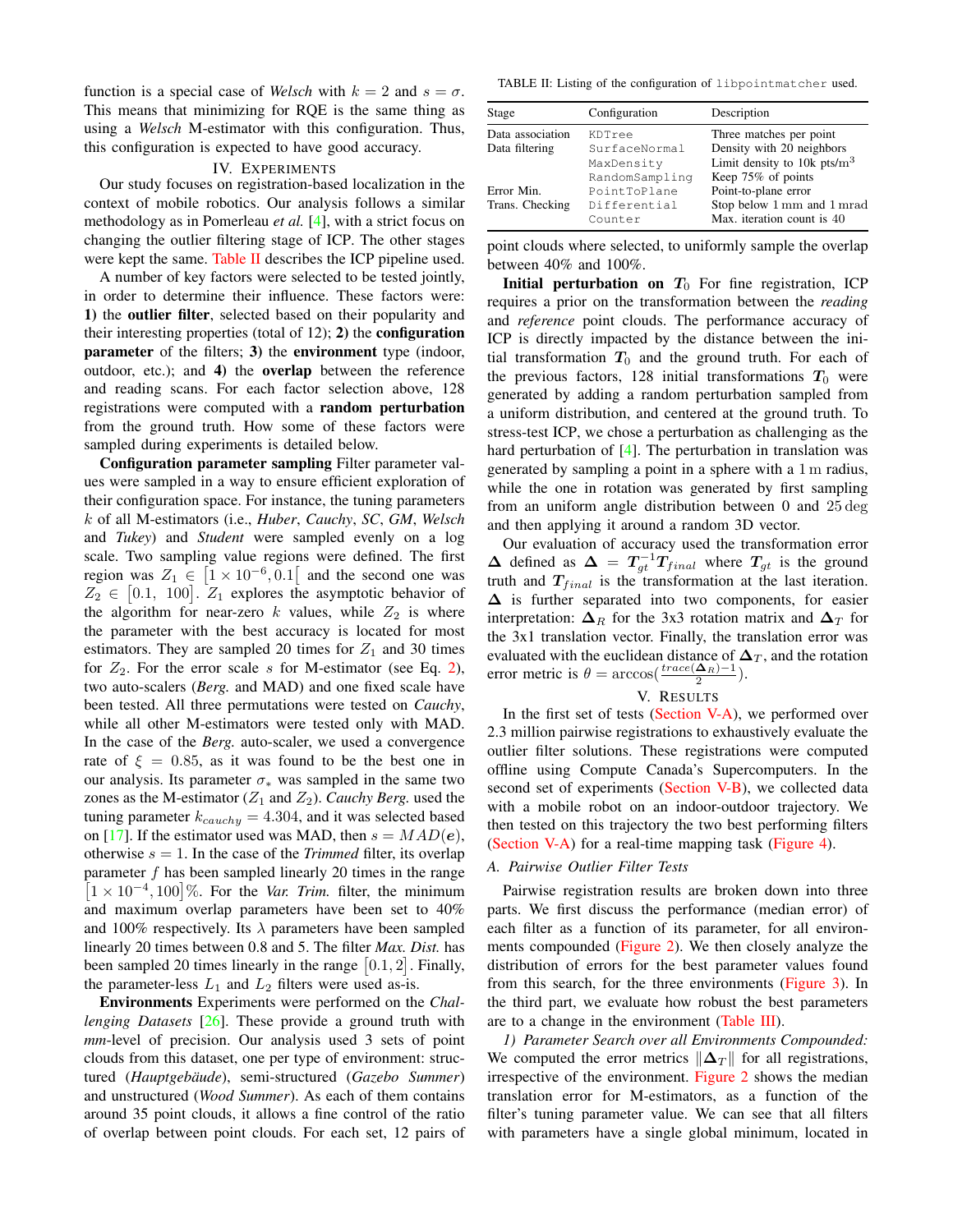

Fig. 2: Influence of the parameter's value on the translation registration accuracy of M-estimators. Each parameter sample point is the median of the error for all datasets for all overlap. The H min, GS min and WS min correspond to the parameter of Cauchy with the minimum median error for the environment Hauptgebäude, Gazebo Summer, and Wood Summer.



Fig. 3: Box plot of the performance of each outlier filter for the parameter value with lowest median error in that particular environment.



Fig. 4: Testing the ICP accuracy in a real time 3D SLAM application with a Husky A200 following a challenging indoor-outdoor route on Université Laval's campus. The start and end of the route are at the same location. The black trajectory (ground truth) was calculated offline. The end position of the trajectory for each parameter value is represented by a circle. In A), all configurations of Var. Trimmed could not converge correctly in the corridor.

a relatively flat valley. Most solutions have a similar best performance, while *Huber MAD* slightly under-performing.

**Comparison with**  $L_2$  **(Vanilla ICP):** For large values of configuration parameter  $k$ , all filters (excepted  $GM$ ) performed similarly to  $L_2$  (top dashed line), i.e. outlier filtering is effectively disabled. This is not surprising, as these Mestimators have the property that  $\lim_{k\to\infty} w(e,k) \approx 1$ . For small values of  $k$ , the performance depends on the estimator used. It can nevertheless be categorized into two trends. For *Huber MAD, Cauchy and Cauchy MAD, the translation error* degrades smoothly towards  $L_2$  as  $k \to 0$ , without surpassing it. For the four other filters, performance can become much worse than  $L_2$  with  $k \to 0$ , although for Welsch and Tukey the performance eventually goes back down to  $L_2$ . From all this, we can conclude that:  $I$ ) it is preferable to overestimate the parameter for all M-estimators than to underestimate it, to avoid too much rejection of inliers; 2) peak performance varied little from one filter to another (less than 2 cm), except for Huber MAD; and 3) Huber MAD, Cauchy and Cauchy  $MAD$  never performed worse than  $L_2$ .

**Comparison with**  $L_1$ **:** Despite being unsophisticated,  $L_1$ almost always outperforms all outlier filters approaches, except for a narrow band of parameter values. Huber is the only M-estimator that does not outperform  $L_1$ . However, as we will see later in Figure 3,  $L_1$  exhibits a much greater variance in certain environments, which could be problematic if one is interested in minimizing the risk of being lost.

Other observations: Cauchy and Cauchy MAD have the same curve, but with an offset, with Cauchy MAD's minimum centered at  $k = 1$  by the auto-scaler. Since GM and SC shares the same function, they have a similar curve, differing only by a slight offset. Welsch and Tukey also have similar curves with an offset, despite having very different weight functions  $w(e)$ .

2) Distribution of errors for the best fixed filter param*eter, for three environments:* In Figure 2 we showed only the median error, for all environments combined together. As such, this median does not tell the whole story. We thus computed in Figure 3 the distribution of errors of all filtering approaches, for three different environments. It is important to note that the filter parameters were fixed in these experiments, and were established from the best results found in Figure 2. From these experiments, the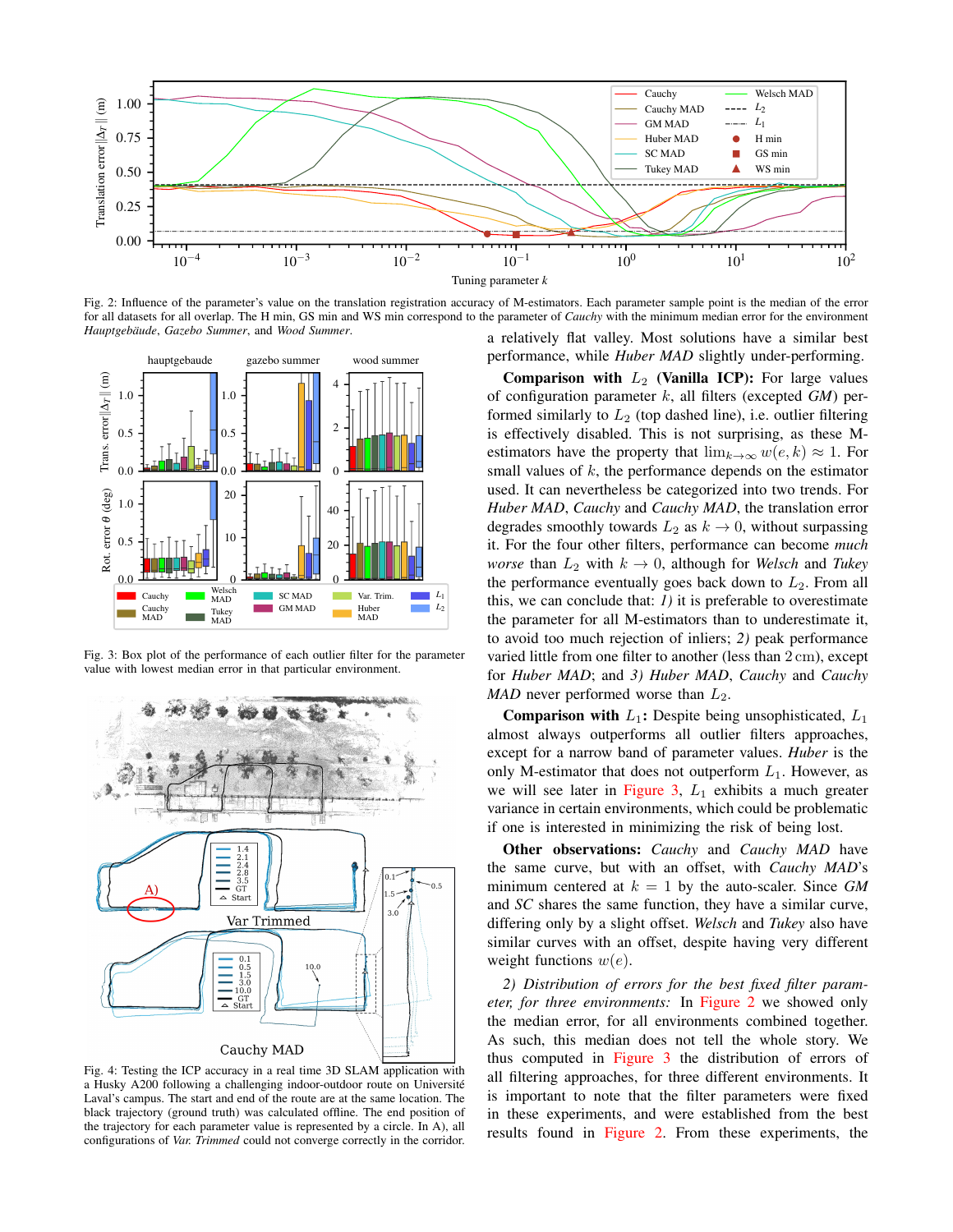environment influence on the registration is clear: the structured one (Hauptgebäude) is noticeably easier in rotation, while the unstructured one (Wood Summer) is by far the hardest in rotation and in translation. Furthermore, all error distributions are asymmetric (heavy-tailed). Apart from the unstructured environment of Wood Summer, all outlier filters have error spreads and median errors significantly smaller than  $L_2$ . This further confirms the lack of robustness of  $L_2$ . Although  $L_1$  has a favorable median error in the semistructured environment Gazebo Summer, its error spread is much greater that most other M-estimators. The performance of *Huber* is even worse than that of  $L_1$  in that environment despite being a "robust" version of the former. Finally, we observed that Cauchy has an error spread noticeably smaller than its auto-scaled counterpart (Cauchy MAD).

3) Robustness of best fixed parameter across Environ*ments:* To determine if a filter is robust across environment changes, we used the following metric: if the best parameter of a filter for each three environments are all within the global flat valley, this filter is considered robust. We define this global flat valley as the range of parameters that perform better than  $L_1$ , when comparing the median translation error. For instance, Figure 2 shows the best parameters of *Cauchy* for three environments. Since all three parameter values have an error below  $L_1$ , *Cauchy* is robust as per our metric.

In Table III, the best performing parameters for all filters are presented, for 3 environments. The best overall filter for these experiments is *Var. Trim.* It has half of the error of the second best filter in Wood Summer. It is also the only hard rejection filter that met our robustness criteria describes above. Filters such as Cauchy, Cauchy MAD, Welsch MAD, and Tukey MAD are also robust across our environment changes, as they all have values below  $L_1$  (indicated by bold notation). On the subject of auto-scaling, *Cauchy Berg* is out performed by *Cauchy* and *Cauchy MAD* for all environments except Wood Summer. The optimal parameter of Welsch for two environments is  $k = 2$ , the exact value for RQE kernel function (as discussed in Section III-D), which means that our experiments agree with the theory around kernel function. The parameters of *Max distance* and *Trim* depend on the environment, possibly indicating a lack of robustness. We can attribute this to the fact that they are hard rejection, and that they lack the adaptability of Var. Trimmed.

# B. Test on a full Indoor-Outdoor Trajectory

In Figure 4, two filters (Cauchy MAD and Var. Trim.) were tested in a challenging route containing both indoor and outdoor portions. These filters were chosen for their good performance in our offline tests. The robot used a Velodyne HDL-32e for scanning and used a mix of wheel encoder and an Xsens MTi-30 IMU for odometry. To estimate the trajectory, an ICP-based SLAM was used with a moving window map. The moving window map was created by randomly decimating the map's point. For ground truth, the ICP-based SLAM was done offline without moving windows. The outlier filter performance was evaluated by comparing the cumulative registration error to the ground truth. Multiple parameter values were tested, all near the best value from Ta-

TABLE III: All 14 outlier filters were tested on the 3 environments and for a variety of parameter values. The parameter corresponding to the smallest median error for each dataset is shown. In the median error columns, the outlier filter with the best performance is in bold. In the parameter columns, if the parameter value is located inside the global flat valley, then it is in bold. If all three environments are within the valley, then 'All' is in bold.

| <b>Outlier Filters</b> | Median Error (mm) |     |     | Parameters |      |           |       |      |
|------------------------|-------------------|-----|-----|------------|------|-----------|-------|------|
|                        | Н                 | GS  | WS  | All        | Н    | <b>GS</b> | WS    | All  |
| $L_2$                  | 544               | 390 | 459 | 409        | n/a  | n/a       | n/a   | n/a  |
| $L_1$                  | 66                | 25  | 350 | 68         | n/a  | n/a       | n/a   | n/a  |
| Huber MAD              | 54                | 58  | 176 | 84         | 0.05 | 0.33      | 0.67  | 0.33 |
| Cauchy                 | 28                | 11  | 131 | 37         | 0.05 | 0.10      | 0.32  | 0.20 |
| Cauchy MAD             | 28                | 14  | 132 | 28         | 0.40 | 1.00      | 1.59  | 0.80 |
| Cauchy Berg            | 39                | 18  | 99  | 39         | 0.01 | 0.00      | 0.05  | 0.01 |
| <b>SC MAD</b>          | 21                | 19  | 111 | 31         | 0.50 | 2.53      | 3.18  | 1.00 |
| <b>GM MAD</b>          | 34                | 19  | 180 | 47         | 1.08 | 4.52      | 11.72 | 4.52 |
| Welsch MAD             | 23                | 17  | 109 | 36         | 2.00 | 2.00      | 3.18  | 1.59 |
| Tukey MAD              | 26                | 19  | 130 | 34         | 2.53 | 5.04      | 6.35  | 3.18 |
| Student                | 40                | 32  | 178 | 60         | 0.10 | 0.13      | 1.37  | 0.16 |
| Max. Distance          | 45                | 38  | 112 | 58         | 0.30 | 0.40      | 0.60  | 0.40 |
| Trim                   | 39                | 24  | 284 | 63         | 0.63 | 0.68      | 0.89  | 0.68 |
| Var. Trimmed           | 28                | 9   | 58  | 27         | 1.91 | 2.35      | 2.35  | 1.91 |

Legend: H = Hauptgebäude, GS = Gazebo Summer, WS = Wood Summer ble III. For Var. Trim., all parameter values had difficulties in the highlighted zone A in Figure 4, which occurs in a small corridor. This confirmed that Var. Trim. has problems in structured environments as in Figure 3-Hauptgebäude. For Cauchy MAD, all tested parameters finished close to the ground truth. The parameter with the best performance was  $k = 3.0$ , which demonstrates that the valley for this experiment is shifted to higher  $k$  values than our offline tests. We think that this change is caused by the different sensors used, and because this test is a registration between scan to (small) map, while our offline tests were between two scans.

#### VI. CONCLUSION

In this paper, we performed exhaustive robustness experiments on a wide range of outlier filters, in the context of ICP. After analysis, we concluded that all robust solutions have similar performances, with a number of particularities worth noting. For instance,  $L_1$  exhibits good overall performance, despite having no parameter. Also, using MAD as auto-scale improves accuracy, but does not relieve from parameter tuning. When appropriately tuned, Var. Trim. has the best accuracy, with a translation error under 27 mm, while the best M-estimator is *Cauchy MAD* with roughly the same error. Moreover, we demonstrated the necessity of a well-tuned outlier filter for robust registration. In particular, Welsch, Tukey, GM, and SC should be employed carefully, as they have the potential to produce worse estimate than  $L_2$  when mis-tuned. This fact should be kept in mind when assessing the risks associated with parameter selection.

Encouraged by the result of  $L_1$ , further investigation will be made to adapt registration solutions related to  $L_p$  norms  $[13]$  into the standard ICP pipeline. Furthermore, the link between RQE, a Gaussian kernel and Welsch opens the door to a family of kernels to be studied for outlier filters along with an integration of the kernel correlation solution  $[25]$  and EM-ICP [7] into a generic version of ICP.

#### **ACKNOWLEDGMENT**

This work was partially financed by the Fonds de Recherche du Québec - Nature et technologies (FRQNT).